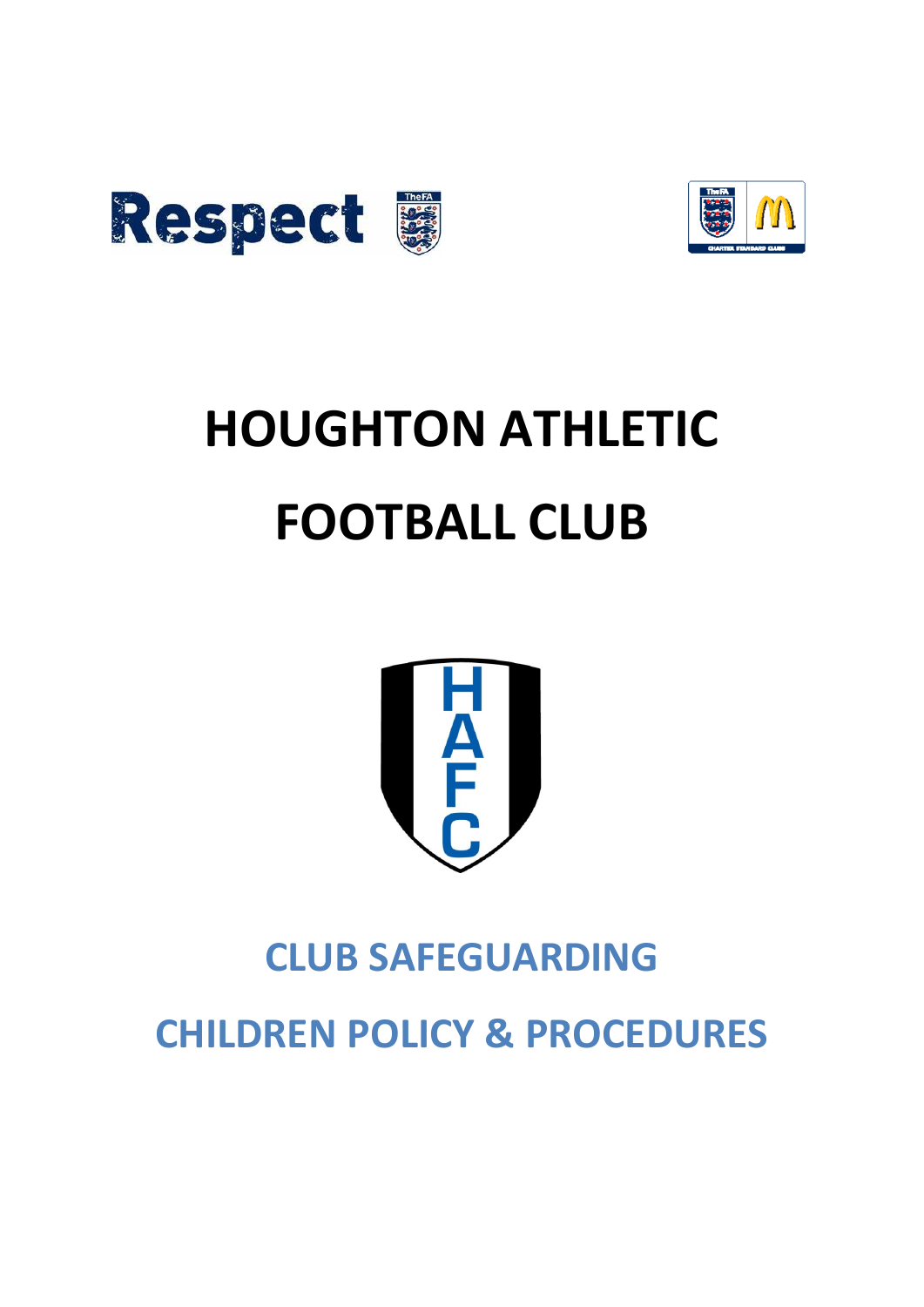1. Houghton Athletic Football Club acknowledges its responsibility to safeguard the welfare of every child and young person who has been entrusted to its care and is committed to working to provide a safe environment for all members. A child or young person is anyone under the age of 18 engaged in any club football activity. We subscribe to The Football Association's (The FA) Safeguarding Children – Policy and Procedures and endorse and adopt the Policy Statement contained in that document.

2. The key principles of The FA Safeguarding Children Policy are that:

- the child's welfare is, and must always be, the paramount consideration
- all children and young people have a right to be protected from abuse regardless of their age, gender, disability, race, sexual orientation, faith or belief
- all suspicions and allegations of abuse will be taken seriously and responded to swiftly and appropriately
- working in partnership with other organisations, children and young people and their parents/carers is essential.

We acknowledge that every child or young person who plays or participates in football should be able to take part in an enjoyable and safe environment and be protected from poor practice and abuse. Houghton Athletic Football Club recognises that this is the responsibility of every adult involved in our club.

3. Houghton Athletic Football Club has a role to play in safeguarding the welfare of all children and young people by protecting them from physical, sexual or emotional harm and from neglect or bullying. It is noted and accepted that The Football Association's Safeguarding Children Regulations (see The FA Handbook) applies to everyone in football whether in a paid or voluntary capacity. This means whether you are a volunteer, match official, helper on club tours, football coach, club official or medical staff.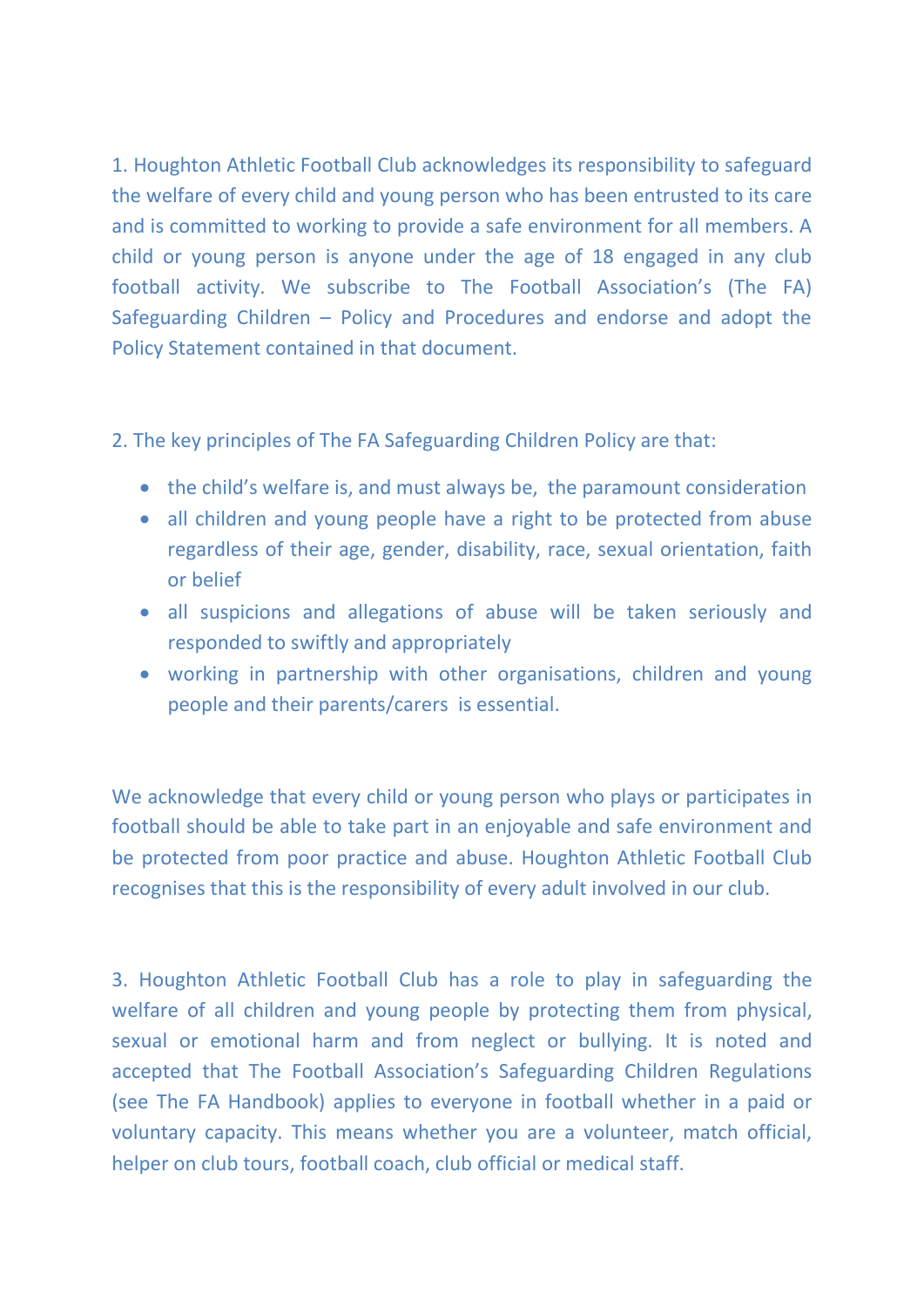4. We endorse and adopt The FA's Responsible Recruitment guidelines for recruiting volunteers and we will:

- specify what the role is and what tasks it involves
- request identification documents
- as a minimum meet and chat with the applicant(s) and where possible interview people before appointing them
- ask for and follow up with 2 references before appointing someone
- where eligible require an FA accepted Enhanced Criminal Record Check (CRC) with Barring List Check in line with current FA policy and regulations.

All current Houghton Athletic Football Club members working in eligible roles, with children and young people - such as managers and coaches are required to hold an in-date FA accepted Enhanced CRC with Barring List check as part of responsible recruitment practice.

If there are concerns regarding the appropriateness of an individual who is already involved or who has approached us to become part of Houghton Athletic Football Club guidance will be sought from The Football Association. It is noted and accepted that The FA will consider the relevance and significance of the information obtained via the CRC Process and that all suitability decisions will be made in accordance with legislation and in the best interests of children and young people.

It is accepted that The FA aims to prevent people with a history of relevant and significant offending from having contact with children or young people and the opportunity to influence policies or practice with children or young people. This is to prevent direct sexual or physical harm to children and to minimise the risk of 'grooming' within football.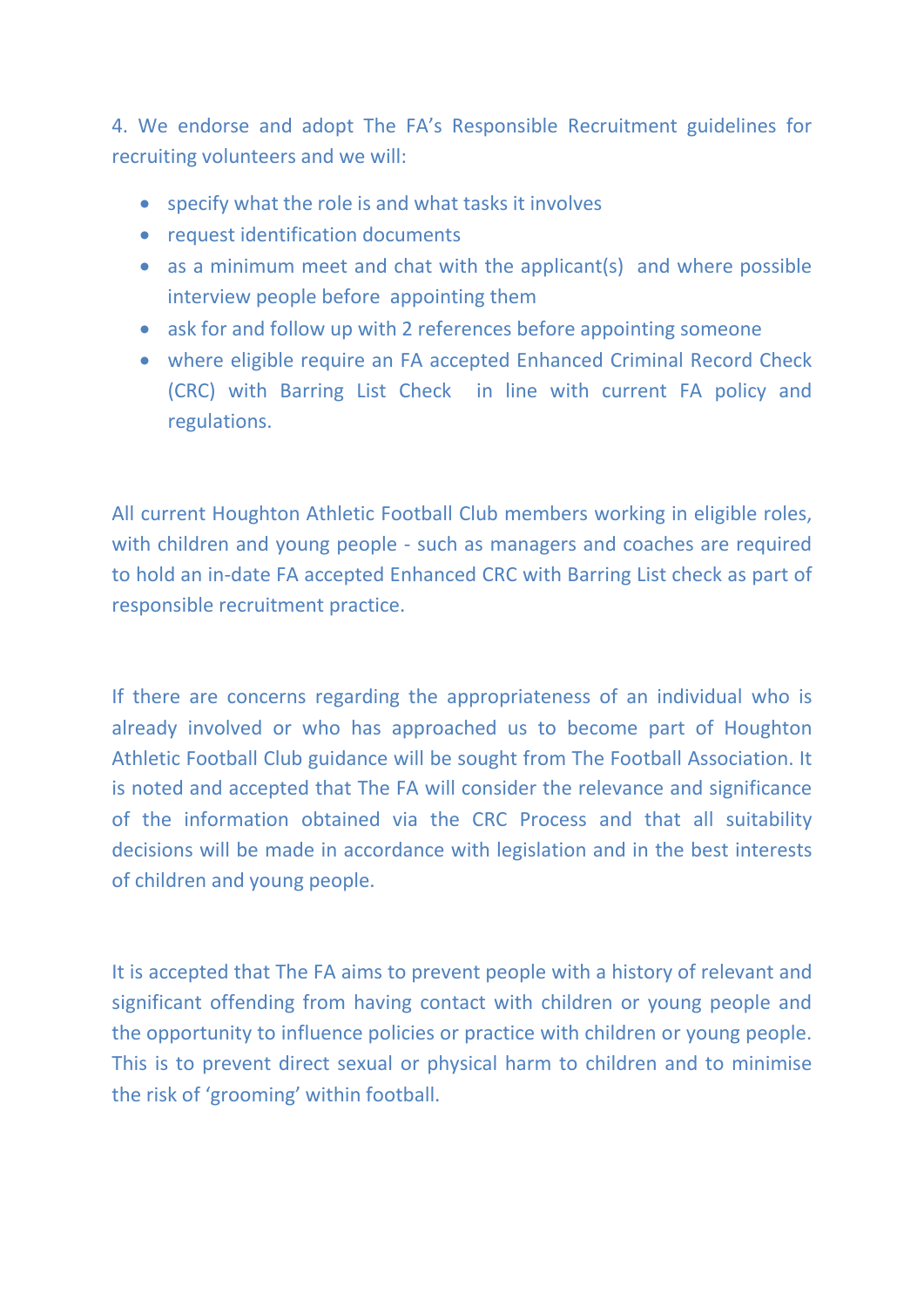5. Houghton Athletic Football Club supports The FA's Whistle Blowing Policy. Any adult or young person with concerns about a adult in a position of trust with football can 'whistle blow' by contacting The FA Safeguarding Team on 0800 169 1863, by writing to The FA Case Manager at The Football Association, Wembley Stadium, PO Box 1966, London SW1P 9EQ, by emailing Safeguarding@TheFA.com or alternatively by going direct to the Police, Children's Social Care or the NSPCC. Houghton Athletic Football Club encourages everyone to know about The FA's Whistle Blowing Policy and to utilise it if necessary.

6. Houghton Athletic Football Club has appointed a Club Welfare Officer in line with The FA's role profile and required completion of the Safeguarding Children and Welfare Officers Workshop. The post holder will be involved with Welfare Officer training provided by The FA and/or County FA. The Club Welfare Officer is the first point of contact for all club members regarding concerns about the welfare of any child or young person. The Club Welfare Officer will liaise directly with the County FA (CFA) Welfare Officer and will be familiar with the procedures for referring any concerns. They will also play a proactive role in increasing awareness of **Respect**, poor practice and abuse amongst club members.

7. We acknowledge and endorse The FA's identification of bullying as a category of abuse. Bullying of any kind is not acceptable at our club. If bullying does occur, all players or parents/carers should be able to tell and know that incidents will be dealt with promptly. Incidents need to be reported to the Club Welfare Officer in cases of serious bullying the CFA Welfare Officer may be contacted.

8. Respect codes of conduct for Players, Parents/ Spectators, Officials and Coaches have been implemented by Houghton Athletic Football Club. In order to validate these **Respect** codes of conduct the club has clear actions it will take regarding repeated or serious misconduct at club level and acknowledges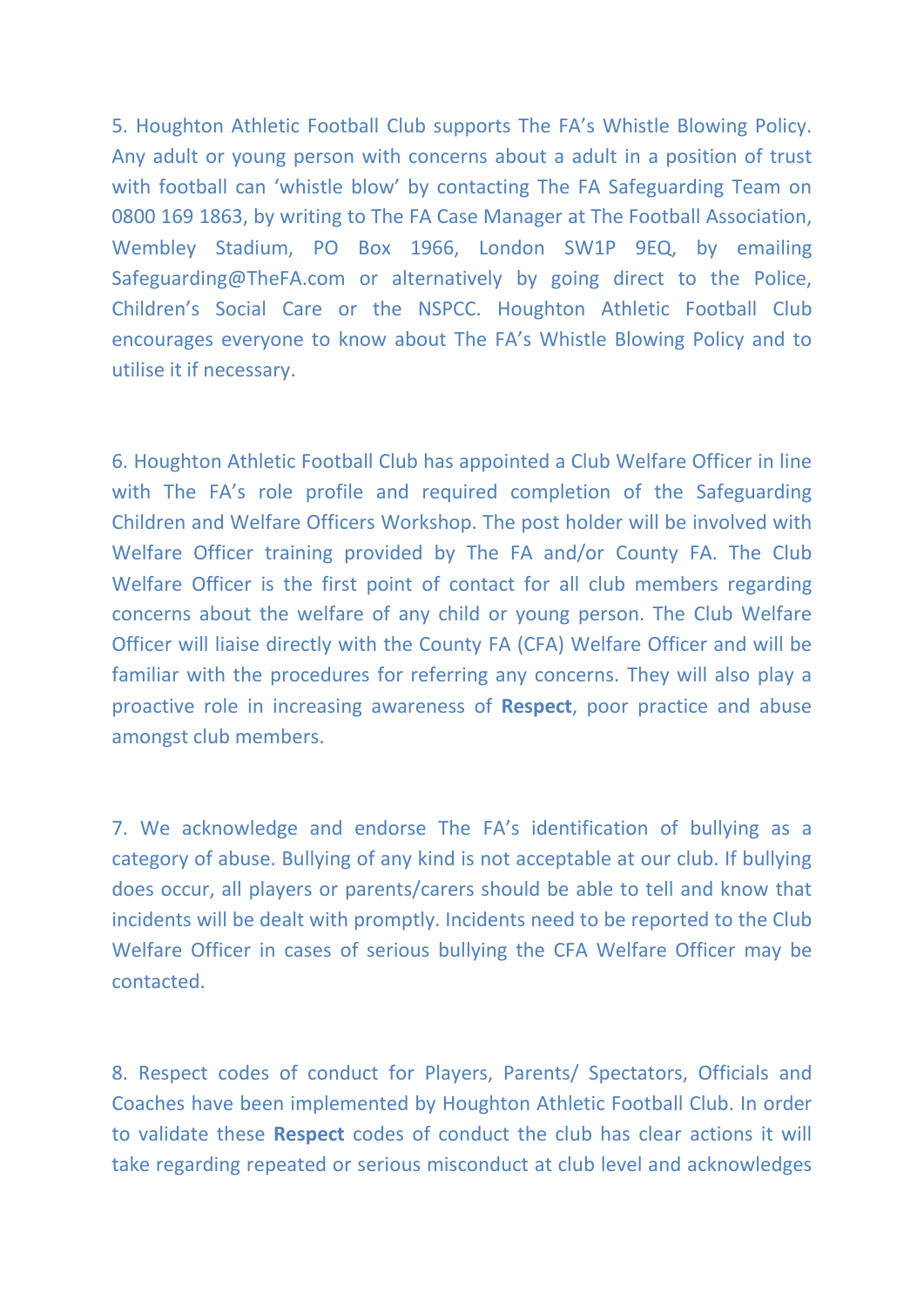the possibility of potential sanctions which may be implemented by the County FA in more serious circumstances.

9. Reporting your concerns about the welfare of a child or young person. **Safeguarding is everyone's responsibility if you are worried about a child it is important that you report your concerns – no action is not an option.**

- i. If you are worried about a child then you need to report your concerns to the Club Welfare Officer.
- ii. If the issue is one of poor practice the Club Welfare Officer will either:
	- deal with the matter themselves or
	- seek advice from the CFA Welfare Officer
- iii. If the concern is more serious  $-$  possible child abuse, where possible, contact the CFA Welfare Officer first, then immediately contact the Police or Children's Social Care.
- iv. If the child needs immediate medical treatment take them to a hospital or call an ambulance and tell them this is a child protection concern. Let your Club Welfare Officer know what action you have taken, they in turn will inform the CFA Welfare Officer.
- v. If at any time you are not able to contact your Club Welfare Officer or the matter is clearly serious then you can either:
	- contact your CFA Welfare Officer directly
	- contact The FA Safeguarding Team on 0800 169 1863 or safeguarding@thefa.com
	- contact the Police or Children's Social Care
	- call the NSPCC 24 hour Helpline for advice on 0808 800 5000 or text 88858 or email help@nspcc.org.uk